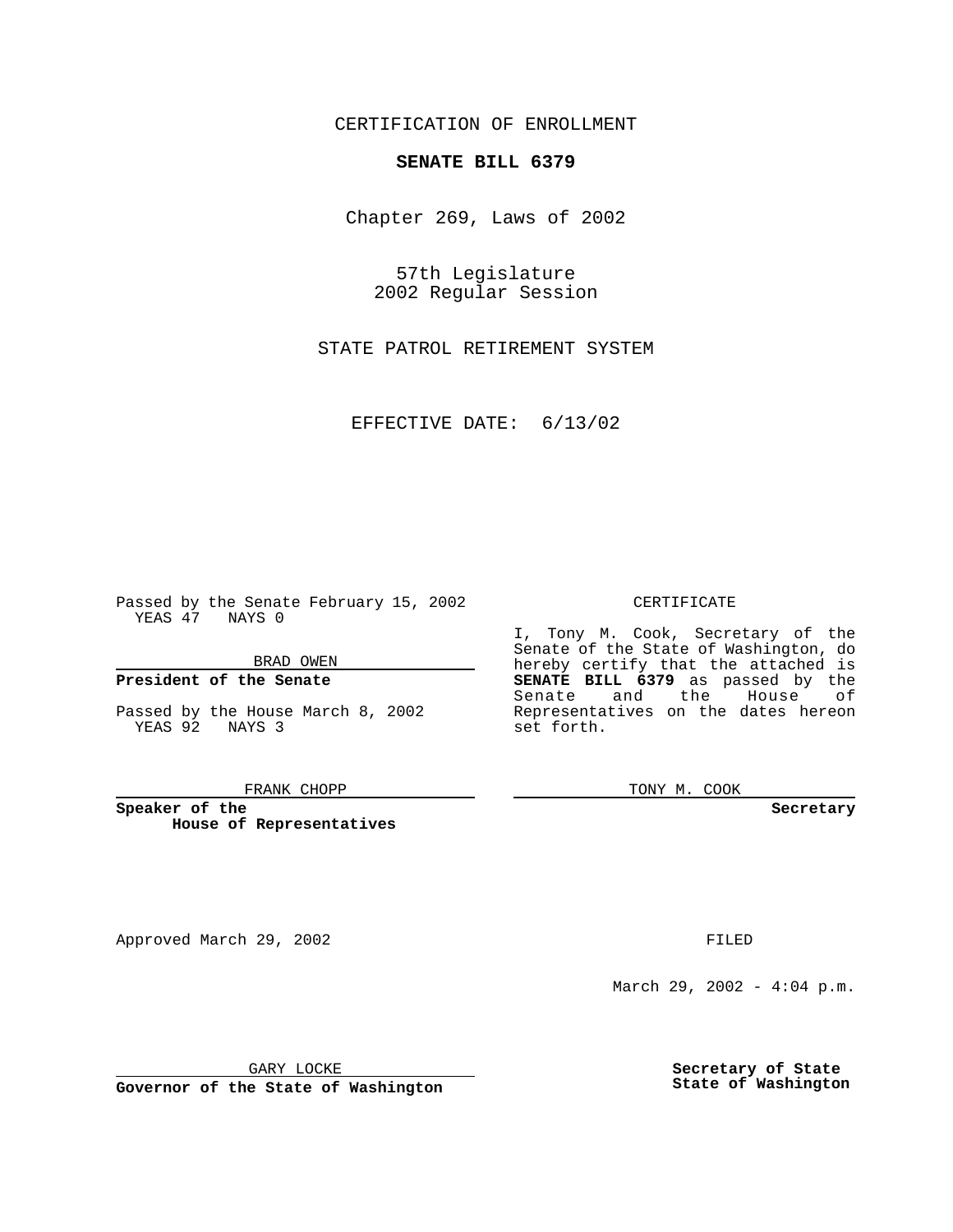# **SENATE BILL 6379** \_\_\_\_\_\_\_\_\_\_\_\_\_\_\_\_\_\_\_\_\_\_\_\_\_\_\_\_\_\_\_\_\_\_\_\_\_\_\_\_\_\_\_\_\_\_\_

\_\_\_\_\_\_\_\_\_\_\_\_\_\_\_\_\_\_\_\_\_\_\_\_\_\_\_\_\_\_\_\_\_\_\_\_\_\_\_\_\_\_\_\_\_\_\_

Passed Legislature - 2002 Regular Session

### **State of Washington 57th Legislature 2002 Regular Session**

**By** Senators Carlson, Winsley, Jacobsen, Fraser, Regala, Rasmussen, McAuliffe and Hale; by request of Joint Committee on Pension Policy

Read first time 01/16/2002. Referred to Committee on Ways & Means.

 AN ACT Relating to transferring service credit and contributions into the Washington state patrol retirement system by members who served as commercial vehicle enforcement officers and who became commissioned officers in the Washington state patrol after July 1, 2000, and prior to June 30, 2001; and adding a new section to chapter 41.40 RCW.

BE IT ENACTED BY THE LEGISLATURE OF THE STATE OF WASHINGTON:

 NEW SECTION. **Sec. 1.** A new section is added to chapter 41.40 RCW to read as follows:

 (1) Active members of the Washington state patrol retirement system who have previously established service credit in the public employees' retirement system plan 2 while employed in the state patrol as a commercial vehicle enforcement officer, and who became a commissioned officer after July 1, 2000, and prior to June 30, 2001, have the following options:

 (a) Remain a member of the public employees' retirement system; or (b) Transfer service credit earned under the retirement system as a commercial vehicle enforcement officer to the Washington state patrol retirement system by making an irrevocable choice filed in writing with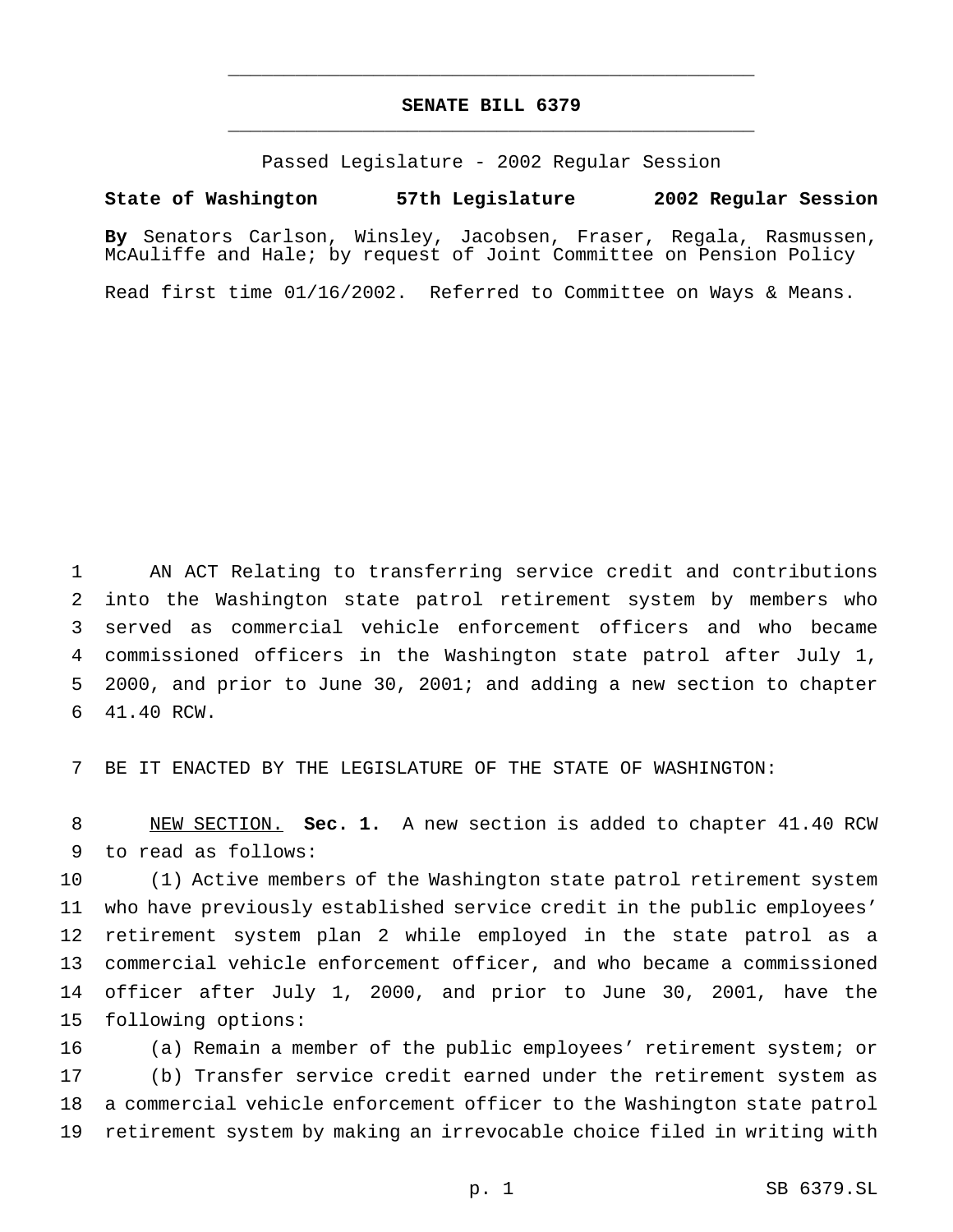the department of retirement systems within one year of the department's announcement of the ability to make such a transfer.

 (2)(a) Any commissioned officer choosing to transfer under this section shall have transferred from the retirement system to the Washington state patrol retirement system:

 (i) All the employee's applicable accumulated contributions plus interest, and an equal amount of employer contributions attributed to such employee; and

 (ii) All applicable months of service as a commercial vehicle enforcement officer credited to the employee under this chapter as though that service was rendered as a member of the Washington state patrol retirement system.

 (b) For the applicable period of service, the employee shall pay: (i) The difference between the contributions the employee paid to the retirement system, and the contributions which would have been paid by the employee had the employee been a member of the Washington state patrol retirement system, plus interest as determined by the director. This payment shall be made no later than December 31, 2010, or the date of retirement, whichever comes first;

 (ii) The difference between the employer contributions paid to the public employees' retirement system, and the employer contributions which would have been payable to the Washington state patrol retirement system; and

 (iii) An amount sufficient to ensure that the funding status of the Washington state patrol retirement system will not change due to this transfer.

 (c) If the payment required by this subsection is not paid in full by the deadline, the transferred service credit shall not be used to determine eligibility for benefits nor to calculate benefits under the Washington state patrol retirement system. In such case, the additional employee and employer contributions transferred under this subsection, and any payments made under this subsection, shall be refunded to the employee, and the employer shall be entitled to a credit for the payments made under (a) of this subsection.

 (d) An individual who transfers service credit and contributions under this subsection is permanently excluded from the public employees' retirement system for all service as a commercial vehicle enforcement officer.